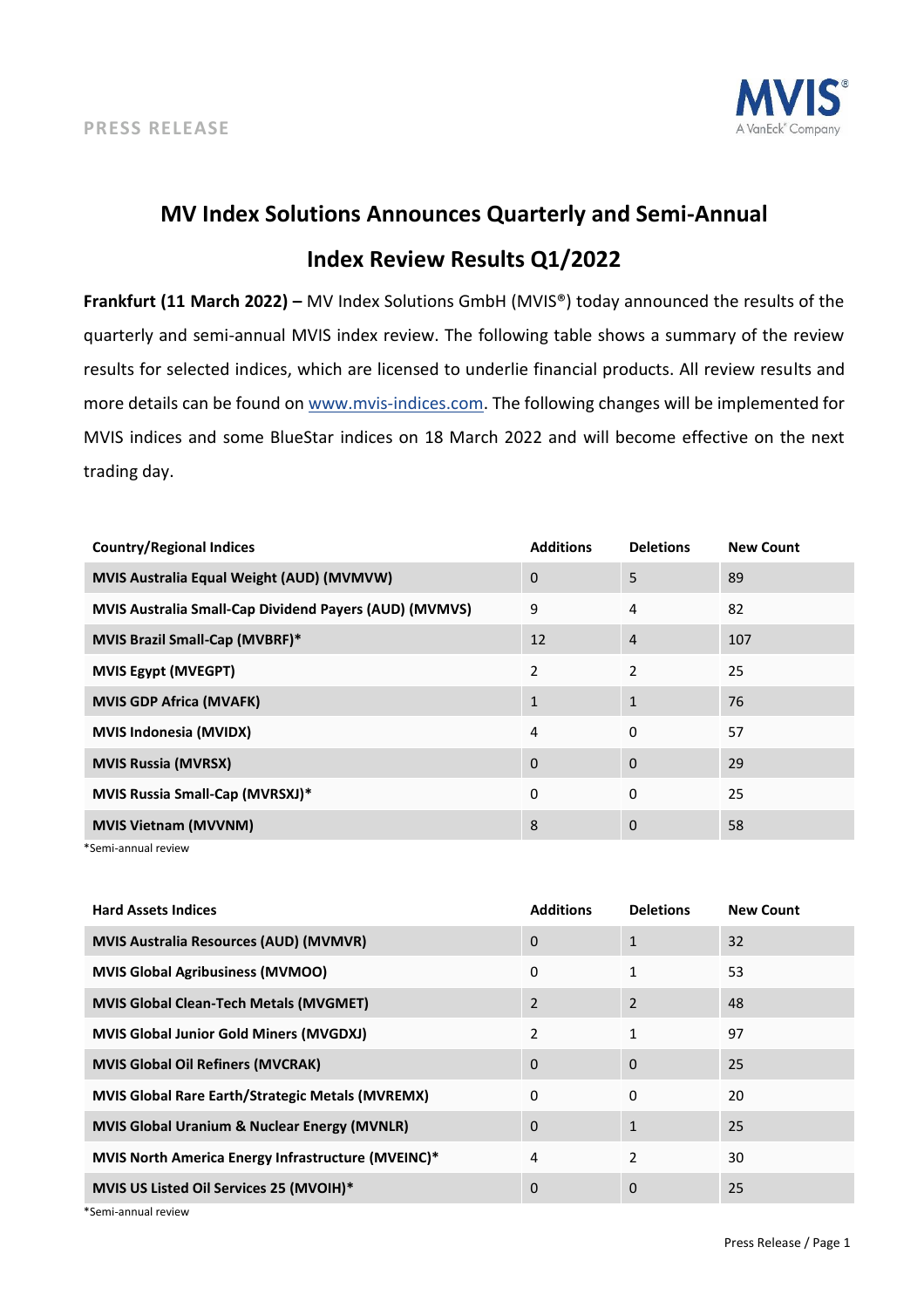## S

## **PRESS RELEASE**

| <b>Sector Indices</b>                                                | <b>Additions</b> | <b>Deletions</b> | <b>New Count</b> |
|----------------------------------------------------------------------|------------------|------------------|------------------|
| <b>BlueStar Global E-Brokers and Digital Capital Markets (BBIDS)</b> | $\mathbf{1}$     | $\overline{2}$   | 25               |
| <b>BlueStar Hydrogen and NextGen Fuel Cell (BHDRO)</b>               | $\mathbf{1}$     | 1                | 25               |
| <b>BlueStar Hotels, Airlines, and Cruises (BCRUZ)</b>                | $\mathbf{0}$     | $\mathbf{1}$     | 54               |
| MVIS Australia A-REITs (AUD) (MVMVA)                                 | $\mathbf{1}$     | 0                | 17               |
| <b>MVIS Australia Banks (AUD) (MVMVB)</b>                            | $\mathbf 0$      | $\mathbf{0}$     | $\overline{7}$   |
| <b>MVIS Global Digital Assets Mining (MVDAM)</b>                     | $\overline{2}$   | $\overline{2}$   | 25               |
| <b>MVIS Digital India (MVDIND)</b>                                   | $\mathbf{0}$     | $\mathbf{0}$     | 35               |
| <b>MVIS Global Digital Assets Equity (MVDAPP)</b>                    | $\overline{2}$   | 3                | 25               |
| <b>MVIS Global Gaming (MVBJK)</b>                                    | $\mathbf 0$      | $\mathbf{1}$     | 38               |
| MVIS Global Hydrogen Economy (MVHTWO)                                | $\mathbf{1}$     | $\mathbf{1}$     | 25               |
| <b>MVIS Global Low Carbon Energy (MVSMOG)</b>                        | $\mathbf{1}$     | $\mathbf{1}$     | 70               |
| <b>MVIS Global Video Gaming &amp; eSports (MVESPO)</b>               | $\Omega$         | 0                | 25               |
| MVIS Global Video Gaming & eSports (AUD) (MVESPOA)                   | $\mathbf 0$      | $\pmb{0}$        | 25               |
| <b>MVIS US Business Development Companies (MVBIZD)</b>               | $\Omega$         | 0                | 25               |
| MVIS US Listed Biotech 25 (MVBBH)*                                   | $\mathbf{0}$     | $\mathbf{0}$     | 25               |
| MVIS US Listed Pharmaceutical 25 (MVPPH)*                            | $\Omega$         | 0                | 25               |
| MVIS US Listed Retail 25 (MVRTH)*                                    | $\mathbf{1}$     | $\mathbf{1}$     | 25               |
| MVIS US Listed Semiconductor 25 (MVSMH)*                             | $\mathbf{1}$     | 0                | 25               |
| <b>MVIS US Mortgage REITs (MVMORT)</b>                               | 0                | $\mathbf 0$      | 25               |

\*Semi-annual review

A complete list of components and weights is available on [www.mvis-indices.com.](http://www.mvis-indices.com/reviews) Index methodology, comprehensive index information as well as information about financial products based on MVIS Indices can also be found on our website. The next quarterly review and the next semiannual review results will be announced on 10 June 2022.

**Media Contact** Eunjeong Kang, MV Index Solutions +49 (0) 69 4056 695 38 [media-enquiries@mvis-indices.com](mailto:media-enquiries@mvis-indices.com)